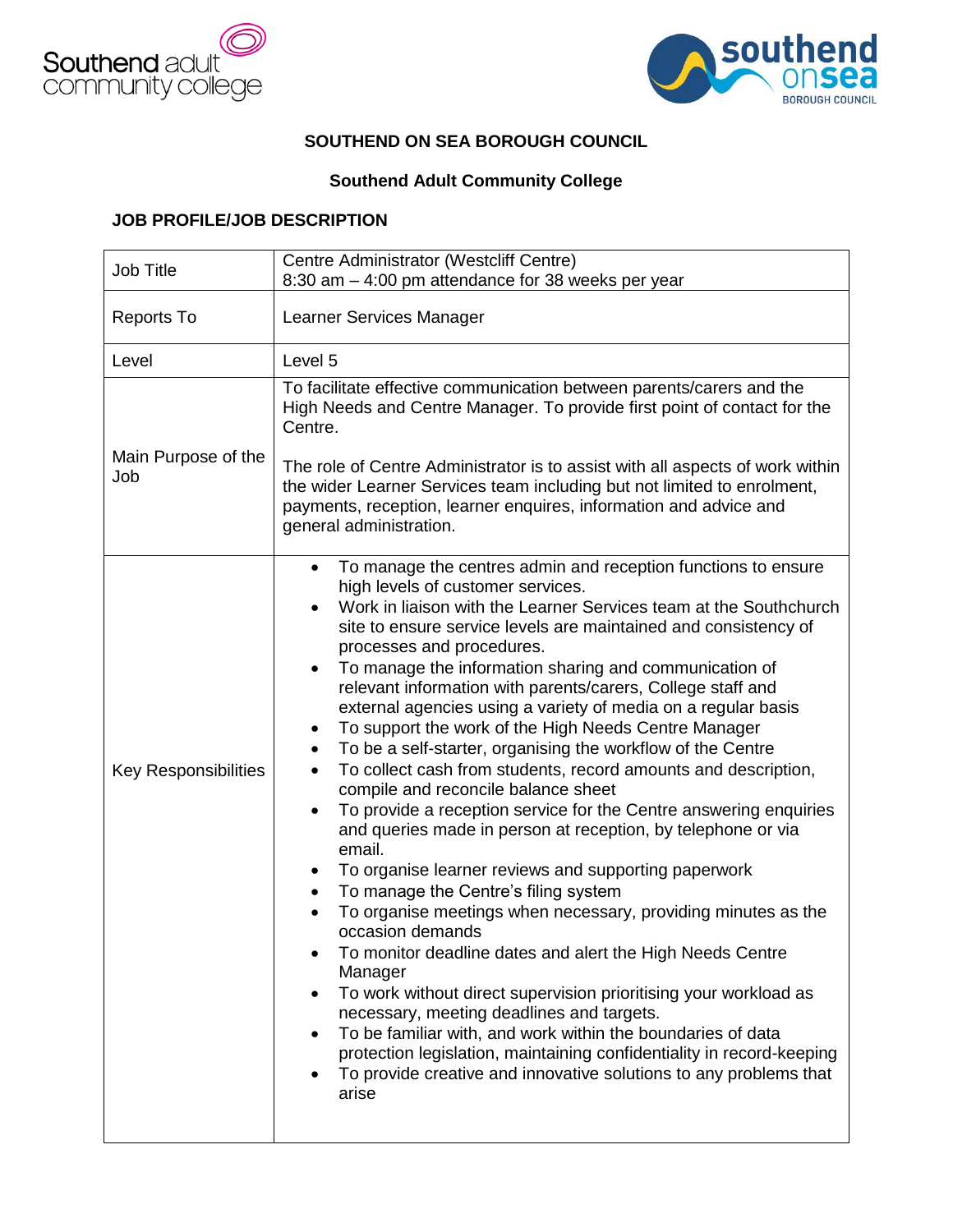

т



|                                        | To work with the Learner Services Team ensuring learner's needs<br>$\bullet$<br>and support through their Learner Journey in the College are first<br>and foremost in the teams' actions/interaction with learners<br>To work as part of the college wide administrative team carrying<br>$\bullet$<br>out duties including but not limited to:<br>Filing<br>$\circ$<br>Incoming and outgoing mail<br>$\circ$<br>Scanning<br>$\circ$<br>Photocopying<br>$\circ$<br>Data entry<br>$\circ$<br>Ensuring resources are available for specialist courses<br>$\circ$<br>and made ready for learners and groups appropriately<br>Monitor and ordering of stationery supplies.<br>$\circ$                                                                                                                                                                                                                                                                                                                                                                                                                                                                                                                                                                                                                                                                                                                                                                        |  |  |  |  |
|----------------------------------------|----------------------------------------------------------------------------------------------------------------------------------------------------------------------------------------------------------------------------------------------------------------------------------------------------------------------------------------------------------------------------------------------------------------------------------------------------------------------------------------------------------------------------------------------------------------------------------------------------------------------------------------------------------------------------------------------------------------------------------------------------------------------------------------------------------------------------------------------------------------------------------------------------------------------------------------------------------------------------------------------------------------------------------------------------------------------------------------------------------------------------------------------------------------------------------------------------------------------------------------------------------------------------------------------------------------------------------------------------------------------------------------------------------------------------------------------------------|--|--|--|--|
|                                        | <b>College wide responsibilities and behaviours:</b>                                                                                                                                                                                                                                                                                                                                                                                                                                                                                                                                                                                                                                                                                                                                                                                                                                                                                                                                                                                                                                                                                                                                                                                                                                                                                                                                                                                                     |  |  |  |  |
|                                        | Staff have a responsibility and duty of care to safeguard and<br>$\bullet$<br>promote the welfare of pupils and staff. Staff must be aware of the<br>systems within the College which support safeguarding and must<br>act in accordance with the College's Safeguarding & Child<br>Protection policy and Code of Conduct. Staff will receive<br>appropriate child protection training which is regularly updated.<br>Staff are responsible for their own health and safety in the<br>$\bullet$<br>workplace and that of other staff, students and visitors to our sites<br>and must adhere to policies and procedures<br>Staff are required to consider sustainability of resources and the<br>$\bullet$<br>potential impact on the environment, in the workplace.<br>Staff wellbeing is promoted in the workplace, creating an<br>$\bullet$<br>environment of positive mental health awareness and caring for<br>others as part of our duty of care.<br>Staff have a responsibility and duty of care to ensure we promote<br>$\bullet$<br>a culture of inclusion. Staff should be aware of Equal<br>Opportunities good practice and adhere to the Council and<br>College requirements for Diversity; to implement this in all aspects<br>of working practice and promote it in the team and workplace.<br>This role requires DBS clearance, appropriate to the function.<br>This job description does not form part of your Contract of<br>Employment. |  |  |  |  |
| Responsibility for<br><b>Resources</b> | Computer and personal information - ensuring compliance with Data<br>Protection legislation                                                                                                                                                                                                                                                                                                                                                                                                                                                                                                                                                                                                                                                                                                                                                                                                                                                                                                                                                                                                                                                                                                                                                                                                                                                                                                                                                              |  |  |  |  |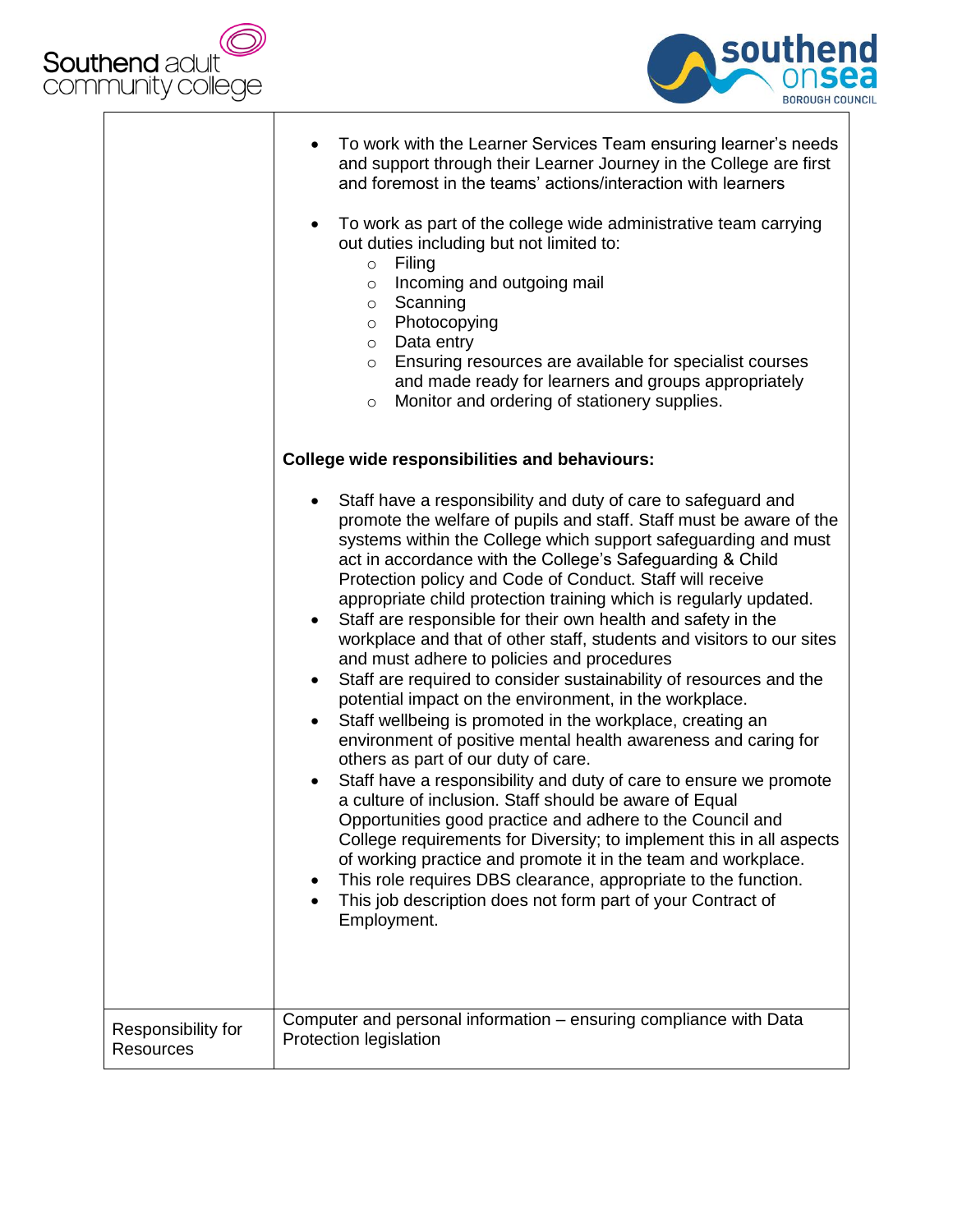

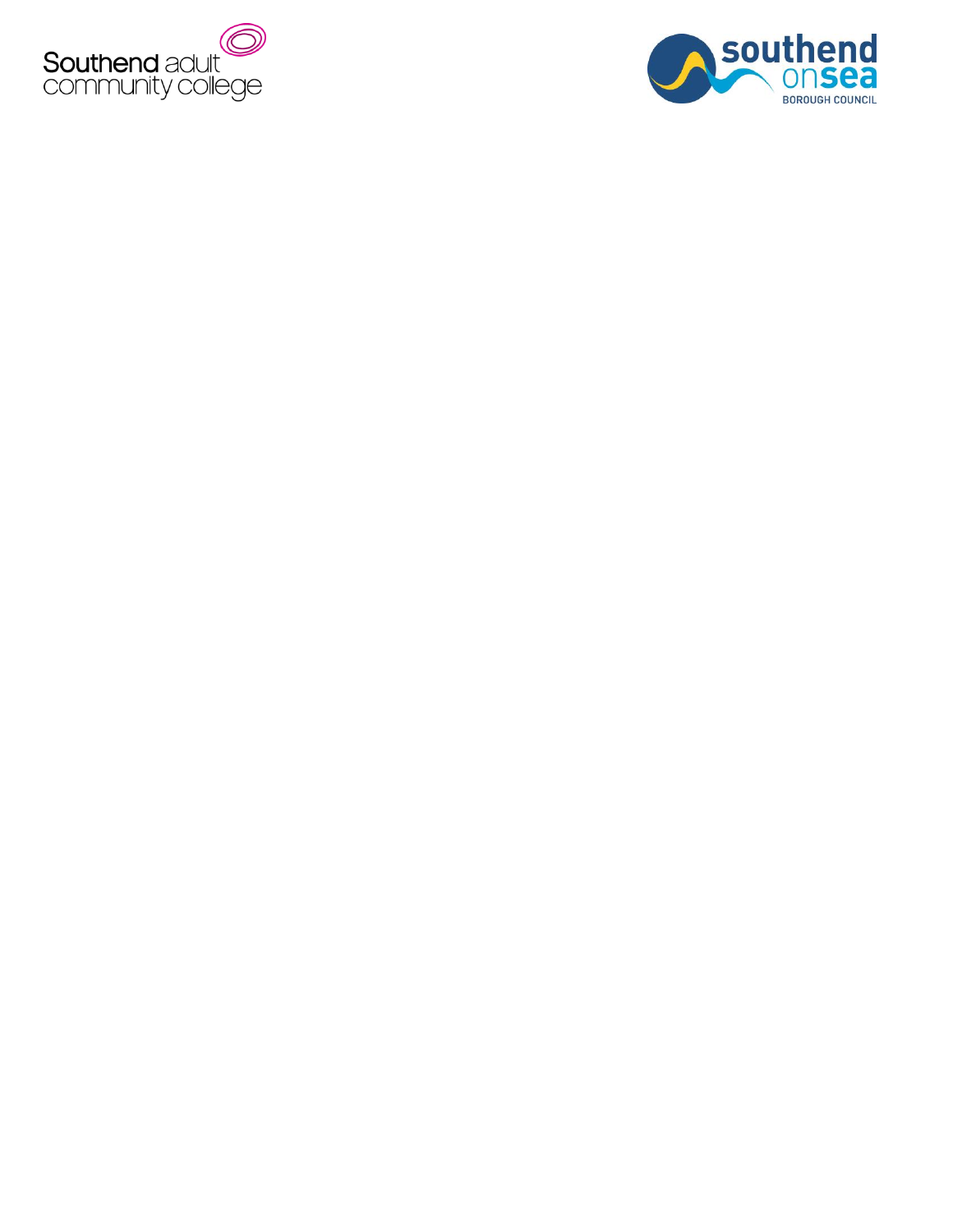



## **SOUTHEND ON SEA BOROUGH COUNCIL**

# **Southend Adult Community College**

#### **PERSON SPECIFICATION**

| <b>Attributes</b>           | Activity                              | <b>Essential</b> | Desirable | How         |
|-----------------------------|---------------------------------------|------------------|-----------|-------------|
|                             |                                       |                  |           | evidenced   |
| Qualifications              | Level 2 English                       |                  |           | Certificate |
|                             | Level 2 Maths                         |                  |           | Certificate |
|                             | Level 2 IT qualification              |                  |           | Certificate |
|                             |                                       |                  |           |             |
| Knowledge                   | Administrative systems                | ν                |           | Application |
| Experience                  | Proven experience of working          |                  |           | Application |
|                             | successfully as a member of a         |                  |           |             |
|                             | Team                                  |                  |           |             |
|                             |                                       |                  |           | Interview/  |
| <b>Communication skills</b> | High standard of oral and written     | √                |           | Test        |
|                             | communication skills, and             |                  |           |             |
|                             | excellent inter-personal skills       |                  |           |             |
| <b>Personal attributes</b>  | Able to work flexibly                 | $\sqrt{}$        |           | Interview   |
|                             |                                       |                  |           |             |
|                             | <b>Analytical skills</b>              | $\sqrt{}$        |           | Interview/  |
|                             |                                       |                  |           | <b>Test</b> |
|                             | Exceptional eye for detail            | $\sqrt{}$        |           | Interview/  |
|                             |                                       |                  |           | <b>Test</b> |
|                             | Self-starter capable of working on    |                  |           |             |
|                             | own initiative and able to prioritise |                  |           |             |
|                             | own workload                          | $\sqrt{}$        |           | Interview   |
|                             | Able to create systems and work       |                  |           |             |
|                             | pro-actively                          |                  |           | Interview   |
|                             | Problem solving skills                |                  |           | Interview/  |
|                             |                                       |                  |           | <b>Test</b> |
| Council                     |                                       |                  |           |             |
| Competencies                | Manages time effectively and is       | $\sqrt{}$        |           | Interview   |
|                             | punctual                              |                  |           |             |
|                             |                                       |                  |           |             |
|                             | Follows procedures/policies and       | $\sqrt{}$        |           | Interview   |
|                             | keeps to deadlines                    |                  |           |             |
|                             | Complies with legal and safety        |                  |           |             |
|                             | requirements                          |                  |           | Interview   |
|                             | Ability to seek out and understand    |                  |           | Interview   |
|                             | the expectations and needs of         |                  |           |             |